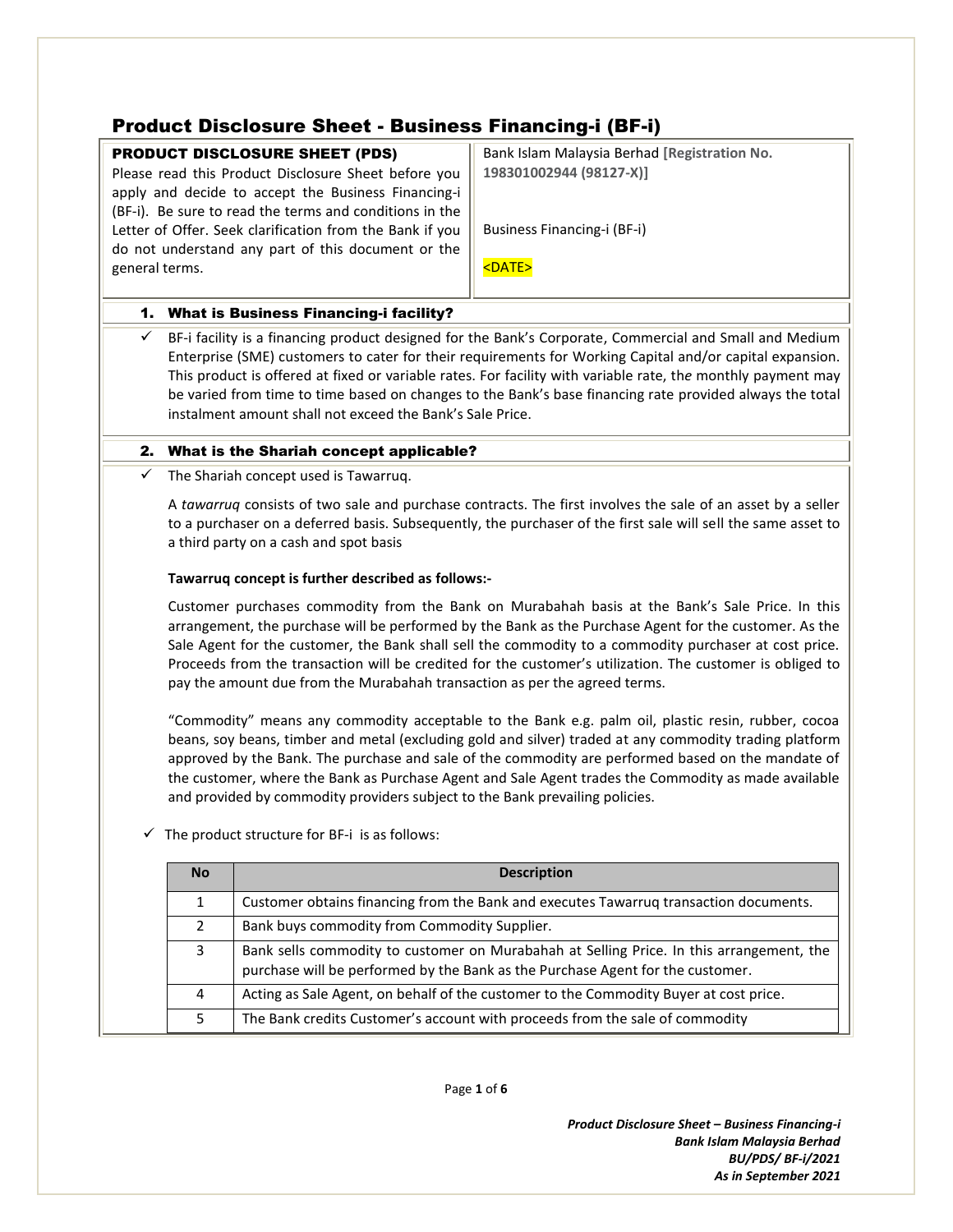| Tenure                                                                                                                                | Minimum: 1 year                                                                                                                                                                                                     |  |  |  |
|---------------------------------------------------------------------------------------------------------------------------------------|---------------------------------------------------------------------------------------------------------------------------------------------------------------------------------------------------------------------|--|--|--|
|                                                                                                                                       | Maximum: 10 years                                                                                                                                                                                                   |  |  |  |
| <b>Financing Amount</b>                                                                                                               | Minimum: RM5,000.00<br>Maximum : Subject to Bank's approval                                                                                                                                                         |  |  |  |
| The sample calculation is illustrated below:<br><b>Example</b>                                                                        | Tenure<br>10 years<br>$\ddot{\cdot}$                                                                                                                                                                                |  |  |  |
| Financing<br>RM500,000.00<br>$\mathbb{Z}^n$<br>Amount<br>Bank's<br>Profit :<br>15%<br>(Ceiling<br>rate                                | Installment<br>RM5,797.70<br>Amount                                                                                                                                                                                 |  |  |  |
| Rate)<br>Bank's Effective<br>6.97%<br>(BFR<br>$\sim 100$<br>Ŧ.<br>profit Rate<br>'Spread')                                            | Bank's Sale Price : RM695,724.00                                                                                                                                                                                    |  |  |  |
|                                                                                                                                       | *BFR is assumed at 5.47% p.a. while spread is at 1.5%                                                                                                                                                               |  |  |  |
| N<br>$\Pi$ = Profit<br>$P = Principal amount$<br>$r =$ Effective rate<br>$t =$ number of days<br>$N =$ total number of days in a year |                                                                                                                                                                                                                     |  |  |  |
| Note:<br>each Business Financing-i.<br>BFR (as at 1 December 2020) is 5.47%.<br>BFR.                                                  | The above example is only for illustration purpose and may not show the actual financing obligation of<br>Please refer to Bank Islam's website at https://www.bankislam.com/deposit-financing-rates/ for the latest |  |  |  |

Page **2** of **6**

*Product Disclosure Sheet – Business Financing-i Bank Islam Malaysia Berhad BU/PDS/ BF-i/2021 As in September 2021*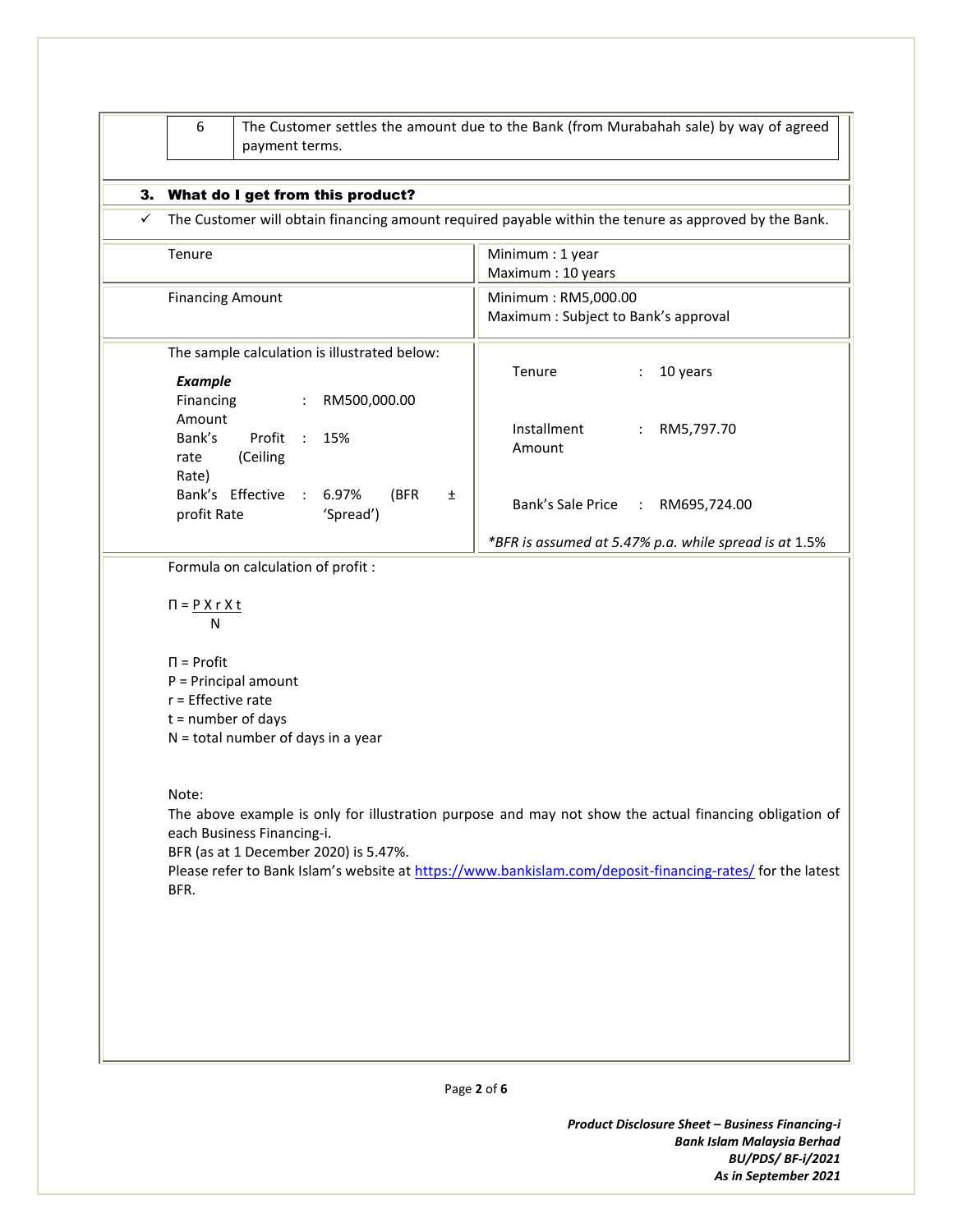|                    | 4. What are my obligations?                                                                                                 |                                                                                                                                                                                     |                                 |                   |  |  |  |
|--------------------|-----------------------------------------------------------------------------------------------------------------------------|-------------------------------------------------------------------------------------------------------------------------------------------------------------------------------------|---------------------------------|-------------------|--|--|--|
| ✓                  | The Customer is obliged to pay the installments (monthly, quarterly, half yearly or yearly) as approved by<br>the Bank.     |                                                                                                                                                                                     |                                 |                   |  |  |  |
|                    | Example of fixed rates BF-I (based on question 3 above):                                                                    |                                                                                                                                                                                     |                                 |                   |  |  |  |
|                    | Your monthly instalment is fixed at RM5,797.70.                                                                             |                                                                                                                                                                                     |                                 |                   |  |  |  |
|                    | Total payment amount at the end of 10 years is RM695,724.00                                                                 |                                                                                                                                                                                     |                                 |                   |  |  |  |
|                    |                                                                                                                             |                                                                                                                                                                                     |                                 |                   |  |  |  |
|                    |                                                                                                                             | Example of variable rates BF-I (based on question 3 above):                                                                                                                         |                                 |                   |  |  |  |
|                    |                                                                                                                             | If applicable, rebate will be granted to the customer if there is a difference between the Ceiling Rate                                                                             |                                 |                   |  |  |  |
|                    |                                                                                                                             | and the Bank's Effective Profit Rate.                                                                                                                                               |                                 |                   |  |  |  |
| <b>Profit Rate</b> | ٠                                                                                                                           | Important: Your monthly instalment and total payment will vary if the BFR changes. For example:                                                                                     |                                 |                   |  |  |  |
|                    |                                                                                                                             | Today (BFR = $5.47%$ p.a.)                                                                                                                                                          | If BFR goes up 1%<br>RM6.058.46 | If BFR goes up 2% |  |  |  |
|                    | Monthly Instalment                                                                                                          | RM5,797.70                                                                                                                                                                          |                                 | RM6,325.67        |  |  |  |
|                    | Total profit at the end                                                                                                     | RM195,724.00                                                                                                                                                                        | RM227,015.20                    | RM259,080.40      |  |  |  |
| of 10 years        |                                                                                                                             |                                                                                                                                                                                     |                                 |                   |  |  |  |
|                    | Total payment amount                                                                                                        | RM695,724.00                                                                                                                                                                        | RM727,015.20                    | RM759,080.40      |  |  |  |
|                    | at the end of 10 years                                                                                                      |                                                                                                                                                                                     |                                 |                   |  |  |  |
|                    |                                                                                                                             |                                                                                                                                                                                     |                                 |                   |  |  |  |
|                    |                                                                                                                             | 5. What are the fees and charges that I have to pay?                                                                                                                                |                                 |                   |  |  |  |
| $\checkmark$       |                                                                                                                             | Stamp Duty (as per Stamp Duty Act 1949 (Revised 1989)).                                                                                                                             |                                 |                   |  |  |  |
| ✓                  |                                                                                                                             | Legal fee & disbursement including solicitor's fee for preparing financing documentation, registration of                                                                           |                                 |                   |  |  |  |
|                    |                                                                                                                             | charge, land search and bankruptcy search (where applicable).                                                                                                                       |                                 |                   |  |  |  |
| $\checkmark$       | Takaful fee (if applicable).                                                                                                |                                                                                                                                                                                     |                                 |                   |  |  |  |
| $\checkmark$       |                                                                                                                             | Tawarruq Agency fee of RM50.00 for every Tawarruq transaction. (Cancellation of the facility - you are to                                                                           |                                 |                   |  |  |  |
|                    |                                                                                                                             | pay the Bank all costs (if any) for the preparation and registration of security documents that has been                                                                            |                                 |                   |  |  |  |
|                    |                                                                                                                             | incurred by the Bank in connection with the facility including all expenses incurred during the claim                                                                               |                                 |                   |  |  |  |
|                    | process.                                                                                                                    |                                                                                                                                                                                     |                                 |                   |  |  |  |
|                    |                                                                                                                             | Processing fee (only applicable for non SME).                                                                                                                                       |                                 |                   |  |  |  |
|                    |                                                                                                                             | 6. What if I fail to fulfill my obligations?                                                                                                                                        |                                 |                   |  |  |  |
| ✓                  |                                                                                                                             | Should you fail to fulfill your obligation in a timely manner, the following shall apply:-                                                                                          |                                 |                   |  |  |  |
|                    | <b>Event of Default</b>                                                                                                     |                                                                                                                                                                                     |                                 |                   |  |  |  |
|                    |                                                                                                                             |                                                                                                                                                                                     |                                 |                   |  |  |  |
|                    | a. The Bank may by written notice to you, demand for immediate payment of amount overdue from<br>you and/ or the guarantor; |                                                                                                                                                                                     |                                 |                   |  |  |  |
|                    | b.                                                                                                                          |                                                                                                                                                                                     |                                 |                   |  |  |  |
|                    |                                                                                                                             |                                                                                                                                                                                     |                                 |                   |  |  |  |
|                    |                                                                                                                             | The Bank has the right to set off your deposit or any other account(s) maintained with the Bank<br>towards settlement of overdue payment under this facilities granted by the Bank; |                                 |                   |  |  |  |
|                    | c.                                                                                                                          | The Bank has the right to take legal action against you if you fail to respond to the reminder                                                                                      |                                 |                   |  |  |  |
|                    |                                                                                                                             | and/or demand notices. The Bank shall exercise its right on any security pledged with the Bank                                                                                      |                                 |                   |  |  |  |
|                    |                                                                                                                             | and you are to bear all the cost involved. You are also responsible to settle any shortfall. Legal                                                                                  |                                 |                   |  |  |  |
|                    |                                                                                                                             | action against you may affect your credit rating leading to any future credit assessment being                                                                                      |                                 |                   |  |  |  |
|                    |                                                                                                                             | more difficult or expensive to you; and                                                                                                                                             |                                 |                   |  |  |  |
|                    | d.                                                                                                                          | Cross default of other facilities with the Bank may be triggered.                                                                                                                   |                                 |                   |  |  |  |
|                    | <b>Late Payment</b>                                                                                                         |                                                                                                                                                                                     |                                 |                   |  |  |  |
|                    |                                                                                                                             | The Bank shall impose Ta'widh (compensation) against you as follows:-                                                                                                               |                                 |                   |  |  |  |
|                    | a.                                                                                                                          | Before maturity of the facility                                                                                                                                                     |                                 |                   |  |  |  |

Page **3** of **6**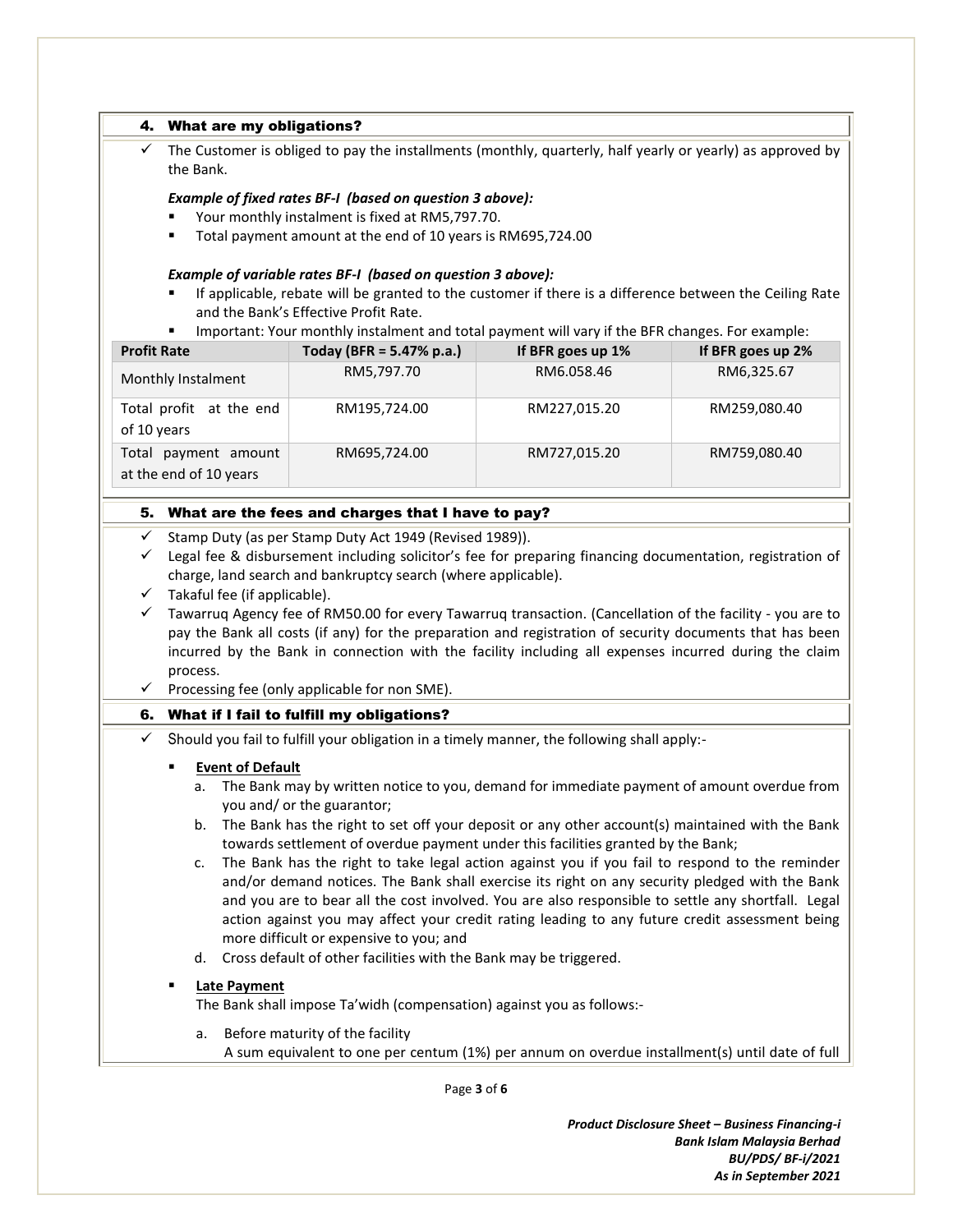|    | payment;                                                                                                                                                                                                                                                                                 |  |  |
|----|------------------------------------------------------------------------------------------------------------------------------------------------------------------------------------------------------------------------------------------------------------------------------------------|--|--|
|    | b. After maturity of the facility<br>A sum equivalent to the prevailing daily overnight Islamic Interbank Money Market Rate (IIMM)<br>on outstanding balance i.e. outstanding Sale Price less Ibra' (if any);                                                                            |  |  |
|    | Post judgment debt<br>c.<br>A sum equivalent to the prevailing daily overnight Islamic Interbank Money Market Rate on basic<br>judgment sum calculated from judgment date until date of full payment.                                                                                    |  |  |
|    | Note: The imposition of Ta'widh shall be in such manner as approved by Bank Negara Malaysia<br>from time to time.                                                                                                                                                                        |  |  |
| 7. | What if I fully settle the financing before its maturity?                                                                                                                                                                                                                                |  |  |
| ✓  | Rebate (Ibra') will be given to you on early settlement or early redemption of the facility.                                                                                                                                                                                             |  |  |
| ✓  | Rebate (Ibra') Formula                                                                                                                                                                                                                                                                   |  |  |
|    | Ibra' / Rebate on early settlement = Deferred Profit                                                                                                                                                                                                                                     |  |  |
|    | Note:                                                                                                                                                                                                                                                                                    |  |  |
|    | Deferred Profit = Total Contracted Profit - Accrued Profit<br>i.                                                                                                                                                                                                                         |  |  |
|    | ii. Total Contracted Profit = Sale Price - Purchase Price (or Financing Amount)                                                                                                                                                                                                          |  |  |
|    | iii. Accrued Profit is calculated based on Effective Profit Rate of the outstanding Purchase Price(or<br>Financing Amount) being disbursed (or utilized)                                                                                                                                 |  |  |
|    | iv. The Bank does not impose a lock-in period for this facility and there is no fee imposed for early<br>settlement before maturity.                                                                                                                                                     |  |  |
| 8. | Do I need to take up Takaful coverage?                                                                                                                                                                                                                                                   |  |  |
| ✓  | It is optional, however you or your supplier is advised to subscribe to any appropriate Takaful protection.                                                                                                                                                                              |  |  |
| 9. | Do I need a guarantor or collateral?                                                                                                                                                                                                                                                     |  |  |
| ✓  | If you do not meet the minimum credit requirement, Bank Islam may require guarantor(s) or collateral in<br>order for you to proceed with the submission.                                                                                                                                 |  |  |
|    | 10. What are the major risks?                                                                                                                                                                                                                                                            |  |  |
| ✓  | The Bank's Effective Profit rates offered may fluctuate during the tenure of the financing for facility with<br>variable rate. An increase in base financing rate may result in higher monthly payment. However, the<br>Bank's Effective Profit rate should not exceed the Ceiling Rate. |  |  |
|    | 11. What do I need to do if there are changes to my contact detail?                                                                                                                                                                                                                      |  |  |
| ✓  | It is important for you to immediately inform us of any changes in your contact details to ensure that all<br>correspondences reach you in a timely manner.                                                                                                                              |  |  |
|    | 12. Where can I get assistance and redress?                                                                                                                                                                                                                                              |  |  |
| ✓  | If you have difficulties in servicing the payments, you should contact us earliest possible to discuss the<br>payment options. You may contact us at:                                                                                                                                    |  |  |
|    |                                                                                                                                                                                                                                                                                          |  |  |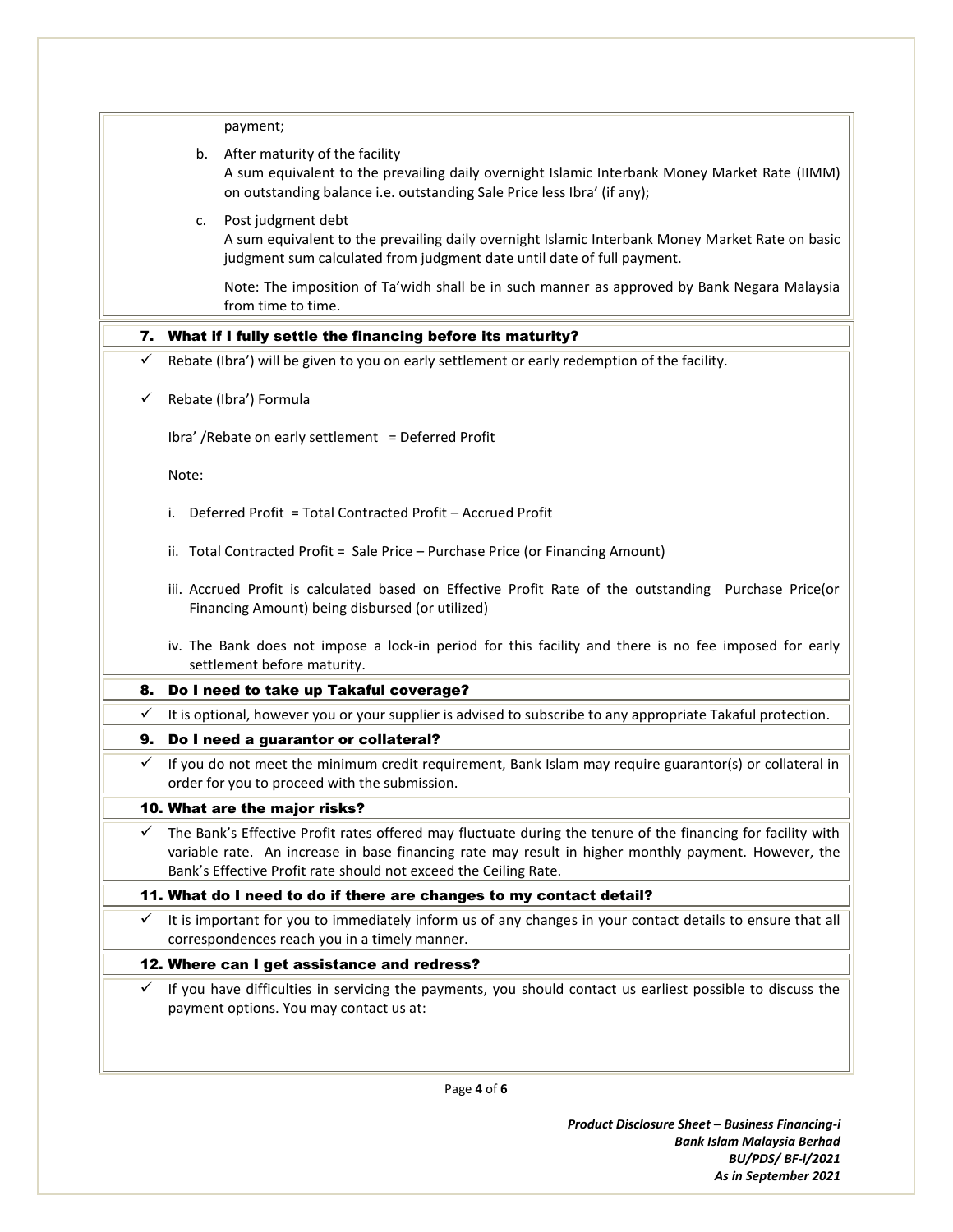*Corporate Banking*

#### *Bank Islam Malaysia Berhad*

*23th Floor, Menara Bank Islam No 27, Jalan Perak, 50450 Kuala Lumpur Relationship Manager: (to be filled by our RM's) Tel: (to be filled by our RM's)* Fax: *03-2726 7818 Email: (to be filled by our RM's) Or*

#### *Commercial Banking Bank Islam Malaysia Berhad*

*23rd Floor, Menara Bank Islam No 22, Jalan Perak, 50450 Kuala Lumpur Relationship Manager: (to be filled by our RM's) Tel: (to be filled by our RM's)* Fax: *03-2726 7818 Email: (to be filled by our RM's) Or* 

#### *SME Banking*

*Bank Islam Malaysia Berhad 16th Floor, Menara Bank Islam No 22, Jalan Perak, 50450 Kuala Lumpur Email: sme-assist@bankislam.com.my*

 $\checkmark$  If you wish to complaint on the products or services provided by us, you may contact us at:

## *Contact Centre & Customer Care Bank Islam Malaysia Berhad*

*17th Floor, Menara Bank Islam, No. 22, Jalan Perak, 50450 Kuala Lumpur. Tel: 03-26 900 900*Email: *[contactcenter@bankislam.com.my](mailto:contactcenter@bankislam.com.my)*

 $\checkmark$  For SME, you may seek the services of Agensi Kaunseling dan Pengurusan Kredit (AKPK), an agency established by Bank Negara Malaysia to provide free services and money management, credit counseling, financial education and debt restructuring. You can contact AKPK at:

*Level 5 and 6, Menara Bumiputra Commerce Jalan Raja Laut 50350 Kuala Lumpur Tel: 603 -2616 7766*

Page **5** of **6**

*Product Disclosure Sheet – Business Financing-i Bank Islam Malaysia Berhad BU/PDS/ BF-i/2021 As in September 2021*